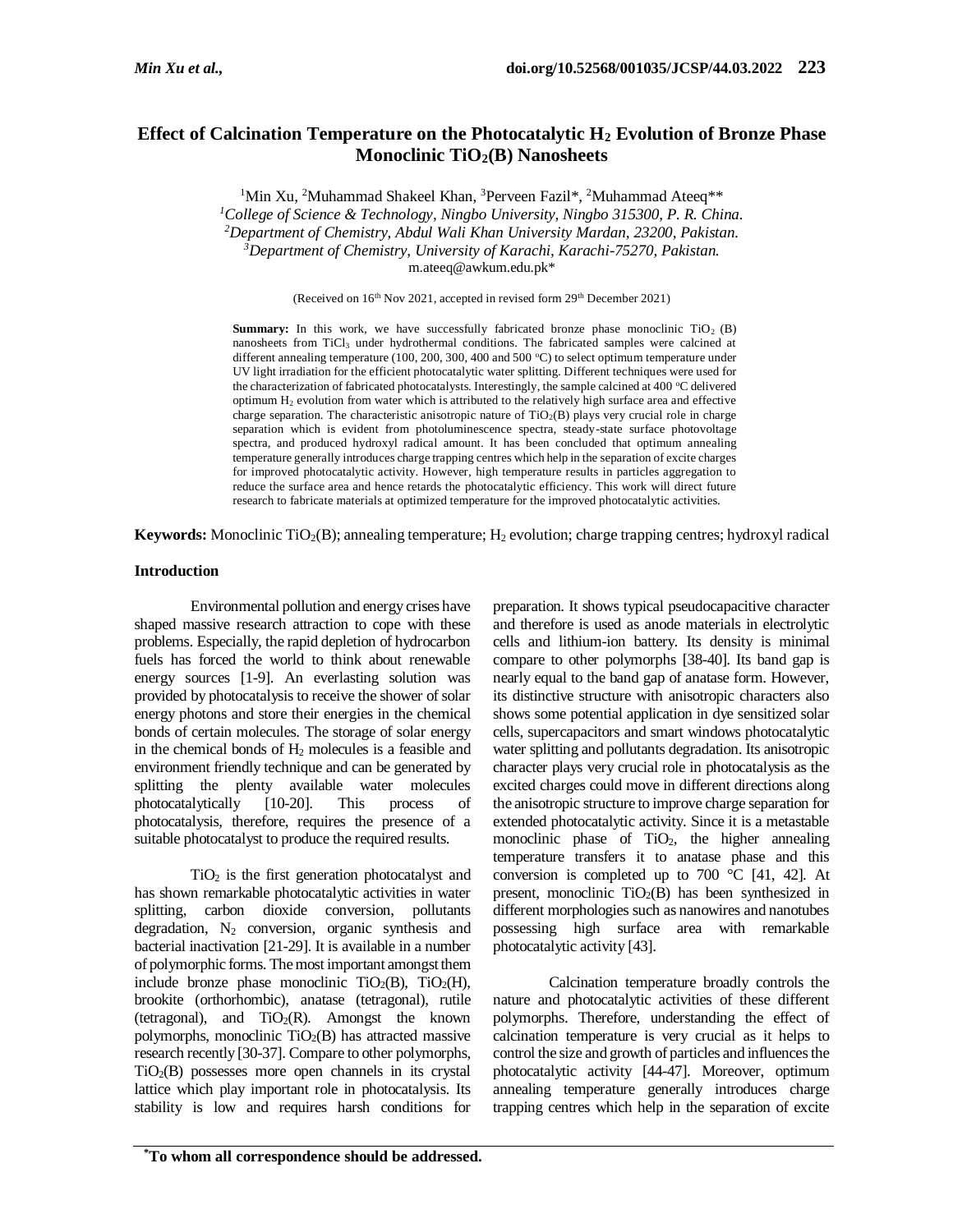charges for improved photocatalytic activity. Also, high temperature results in particles aggregation to reduce the surface area and hence retards the photocatalytic efficiency.

This study is concerned with the synthesis of bronze phase monoclinic  $TiO<sub>2</sub>(B)$  nanosheets and the calcination temperature effect on the structure and photocatalytic activity of  $TiO<sub>2</sub>(B)$  for  $H<sub>2</sub>$  evolution from water under solar light irradiation. Monoclinic  $TiO<sub>2</sub>(B)$ nanosheets were fabricated from TiCl<sub>3</sub> under hydrothermal conditions and the samples were calcined at different annealing temperature (100, 200, 300, 400 and  $500 \degree C$ ) to select optimum temperature under UV light irradiation for the efficient photocatalytic water splitting. Interestingly, the sample calcined at  $400^{\circ}$ C delivered optimum  $H_2$  evolution from water which is due to the enhanced surface area and effective charge separation. We hope that this work will direct future research to fabricate materials at optimized temperature for the improved photocatalytic activities.

## **Experimental**

Monoclinic  $TiO<sub>2</sub>(B)$  nanosheets were prepared hydrothermally from TiCl3. In a typical experiment, 5 ml TiCl<sup>3</sup> were diluted with 15% V/W aqueous HCl solution and mixed with 75 ml ethylene glycol to form a homogeneous mixture. The hydrothermal heating was conducted at 200  $^{\circ}$ C in a Teflon autoclave (100 mL) for 1 h and precipitate obtained was separated and washed several times with ethanol and deionized water to remove the impurities such as organic and inorganic. The white precipitate was dried overnight in an oven and then calcined at different temperatures (100, 200, 300, 400 and 500 °C) for two hours in  $N_2$  atmosphere to get monoclinic  $TiO<sub>2</sub>(B)$  nanosheets. The synthesized samples were represented by  $TiO<sub>2</sub>-X$  where X shows the calcination temperature of the samples.

## *Characterization techniques*

The crystal structure of these fabricated samples were determined by X-rays D8 Advance diffractometer made by Bruker containing graphitic monochromatized Cu Kα radiator. The morphological study was conducted with help of transmission electron microscopic (JEOL JEM-2100) with operational voltage of 200 kV. The light absorption capacity of the fabricated samples was determined by taking their ultravioletvisible diffuse reflectance spectra with Shimadzu UV-2550 spectrometer applying BaSO<sup>4</sup> as a reference material. The photoluminescence (PL) spectra were conducted with help of (Perkin-Elmer LS55 spectrofluoro-photometer at 265 nm excitation wavelength. The steady-state surface photovoltage spectra (SS-SPS) were conducted in controlled atmosphere applying a homemade built equipment carrying a lock-in amplifier (SR830) and a light chopper (SR540). The prepared samples were first crammed between two indium tin oxide (ITO) glass electrodes placed in an atmosphere controlled closed container and then irradiated with a 500W Xe lamp (CHF XQ500W, Global Xe lamp power). The radiations were first passed through a double prism monochromator (SBP300) to obtain a monochromatic radiation and then target on the sample for the measurement of the steady-state surface photovoltage spectra.

# *Measurement of •OH radicals*

The quantity of •OH radicals formed by different photocatalysts was calculated with coumarin solution test. About 50 mL coumarin solution (0.001 M) was mixed with photocatalyst (0.05 g) under vigorous stirring for an hour and kept in dark to adsorb maximum amount of coumarin on photocatalyst surface. The mixture was then irradiated with a 150 W Xe lamp for 60 min. About 5 ml sample was collected for the fluorescence spectrum, which was recorded on Perkin-Elmer LS55 spectrofluoro-photometer. The 7 hydroxycoumarin was excited at 390 nm and emission spectrum was recorded at 460 nm.

## *Photocatalytic activities*

The fabricated samples obtained at different temperatures were then subjected to photocatalytic activities under UV solar light irradiation for H<sup>2</sup> generation from water. The amount of  $H_2$  produced was determined on Perfect light, Beijing, Lab Solar III which is a hydrogen production system. About 0.1 g sample was dispersed in a solution containing 80 ml deionized water and 20 ml methanol as hole scavenger in a reaction cell under vigorous stirring. Before irradiation, the dispersion was stirred in dark for an hour to adsorb water molecules on the surface of the photocatalyst and deaerated the instrument to eradicate gases dissolved in water. After that, the sample was irradiated with a 300 W Xe lamp under UV solar light and the produced  $H_2$  was investigated by an inline gas chromatograph (7900, TCD, molecular sieve 5 Å,  $N_2$  carrier, Tec comp.).

# **Results and Discussion**

The X-ray diffractometric (XRD) data of the samples prepared under different calcination temperatures is given in Fig 1A. It is clear that all samples prepared at high temperature show characteristic peaks of TiO<sub>2</sub> [48]. The XRD peaks at 14.27, 24.98, 28.81 and  $33.34^\circ$  appeared in the case of TiO<sub>2</sub>-100 and TiO<sub>2</sub>-200 prepared at lower temperature are relatively broad and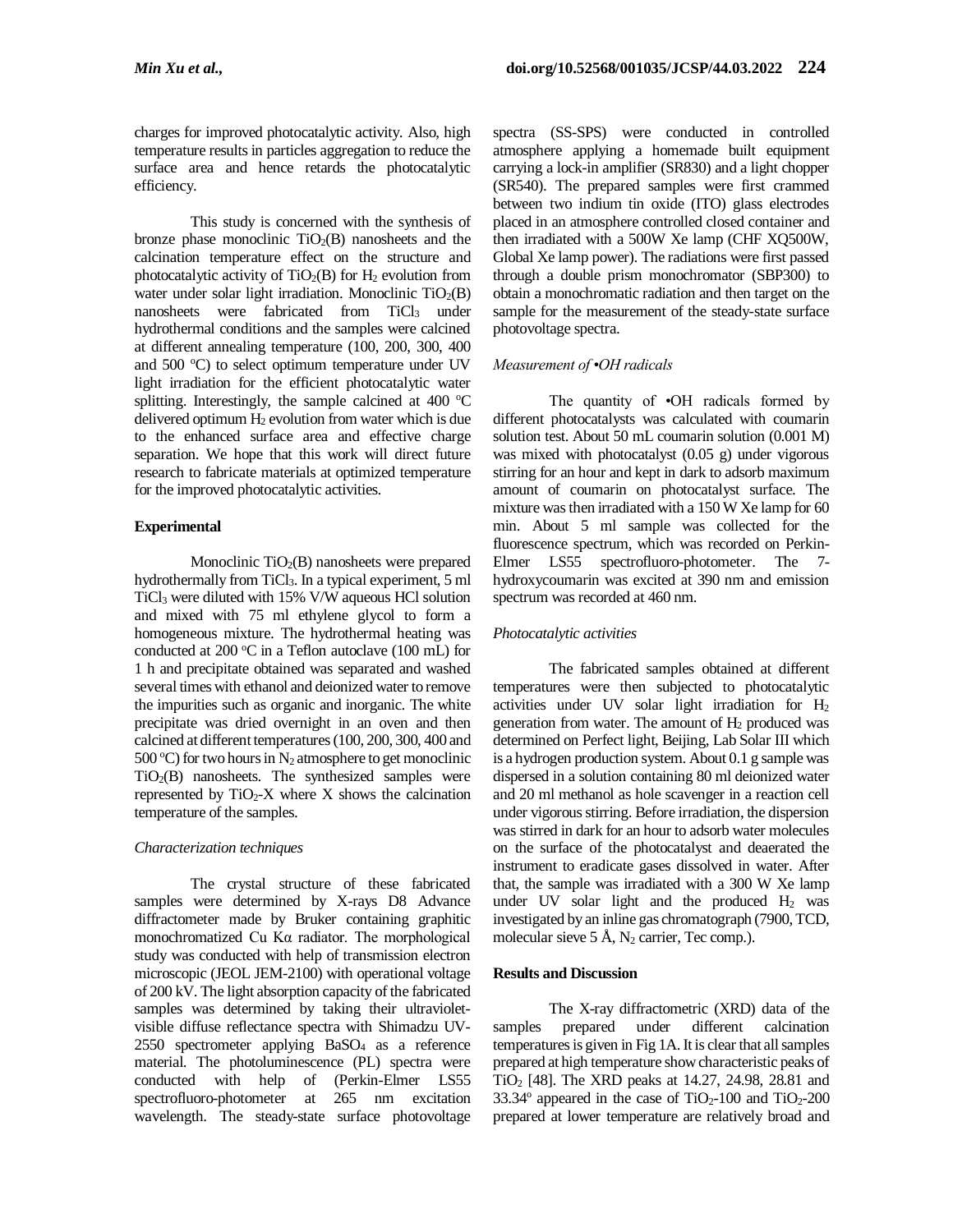lower in intensities indicating incomplete crystallization. When temperature is increased, the crystalinity is gradually improved as shown by the XRD peaks at 14.27, 24.98, 28.81, 33.34, 43.69, 48.54 and 58.4° corresponded respectively to the (001), (110), (002), (310), (003), (020) and (-421) crystal lattice planes of monoclinic TiO2. At still higher temperature, an XRD peak appears at 62.3 related to anatase  $TiO<sub>2</sub>$  [49, 50]. Interestingly, these XRD peaks are grown in intensities and become sharp as temperature is increased. This is because, the size confinement introduces intrinsic strain and other essential defects during fabrication process. Thus, the crystallinity of monoclinic  $TiO<sub>2</sub>(B)$  nanosheets increases with temperature which has a direct effect on the photocatalytic activity.

The light absorption capacity of the samples was checked by taking their UV-vis absorption spectra and the results are shown in Fig 1B. Obviously, all the samples show absorption edges in UV region. The samples  $TiO<sub>2</sub>$ -100 and  $TiO<sub>2</sub>$ -200 prepared at relatively low calcination temperature show weak absorption spectra at around 340 nm showing a band gap of 3.64 eV. As calcination temperature is increased, the light absorption of the samples is increased. Obviously, all the three samples calcined at higher temperature  $(TiO<sub>2</sub>-300$  and  $TiO<sub>2</sub>-400$  and  $TiO<sub>2</sub>-500$ ) show that the absorption edges are slightly blue shifted which is related to the decreased particle size because of the quantum confinement effect.

The Scanning electron microscopy (SEM) and transmission electron microscopy (TEM) images of the samples calcined at 400 and 500  $^{\circ}$ C are given in Fig 2. As can be seen from SEM images in Fig 2A and 2B, the nanosheet like  $TiO<sub>2</sub>(B)$  particles are homogeneously distributed. The TEM image of monoclinic  $TiO<sub>2</sub>(B)$  confirms the nanosheets like hierarchical structure (Fig 2C). The HRTEM image in Fig 2D shows lattice fringes related to and (110) crystal plane of  $TiO<sub>2</sub>(B)$  with d-spacing of 0.35 nm.



Fig 1: XRD patterns (A) and UV-Vis absorption spectra of  $TiO<sub>2</sub>-X$  (B).



Fig. 2: SEM images of TiO<sub>2</sub>-400 (A) and TiO<sub>2</sub>-500 (B), TEM image (C) and HRTEM image of TiO<sub>2</sub>-500 (D).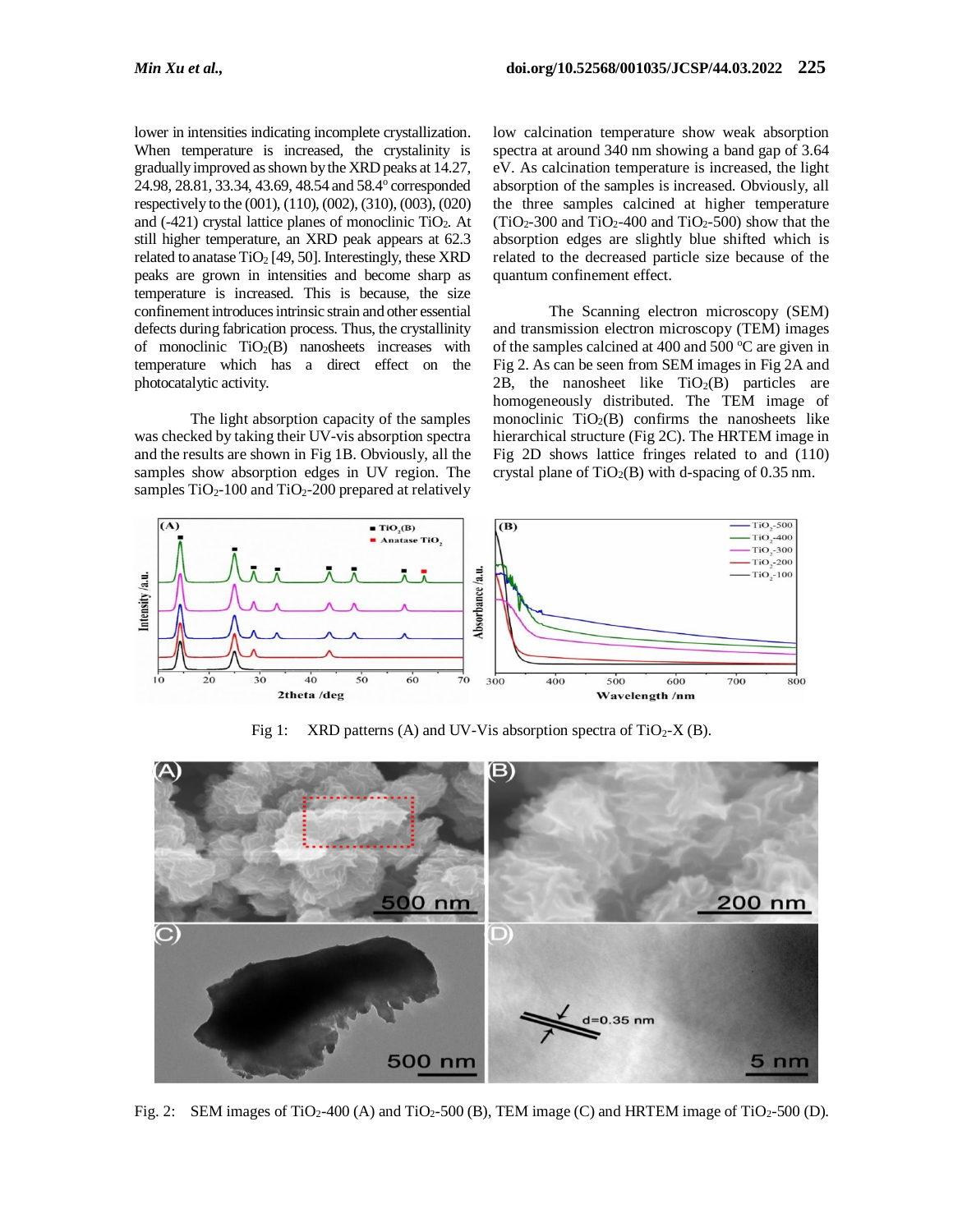

Fig. 3: BET surface area of  $TiO<sub>2</sub>$ -400 and  $TiO<sub>2</sub>$ -500 (A) and steady-state surface photovoltage spectra of  $TiO<sub>2</sub>$ - $X(B)$ .

The BET surface areas of  $TiO<sub>2</sub>$ -400 and TiO2-500 samples were measured and the results are shown in Fig 3A. It is obvious that the specific surface area of TiO<sub>2</sub>-400 sample (87.2517 m<sup>2</sup>/g) is relatively high than the specific surface area of  $TiO<sub>2</sub>$ -500 sample (82.9187 m<sup>2</sup>/g). This high surface area of TiO<sub>2</sub>-400 will allow more water molecules to adsorb on its surface for enhanced H<sub>2</sub> evolution.

#### *Charge separation*

Charge separation is the most important factor during photocatalysis after the photocatalyst absorbs solar light and generate excited charges in the form of elections and holes. In order to determine the extent of charge separation in the fabricated samples, the steady-state surface photovoltage spectra (SS-SPS) were measured and the results are shown in Fig 3B. It is accepted that the magnitude of SS-SPS peak intensity is related to the charge separation [51-56]. As can be seen, the SS-SPS peak intensities of the samples prepared at 100 and 200  $^{\circ}$ C are very low indicating poor charge separation in  $TiO<sub>2</sub>-100$  and TiO2-200 samples. However, the SS-SPS peak intensity is significantly enhanced when temperature is increased and the highest peak intensity is delivered by  $TiO<sub>2</sub>$ -400 indicating high charge separation in the sample. Interestingly, further increase in temperature causes an obvious reduction in the SS-SPS peak intensity of  $TiO<sub>2</sub>$ -500 which may be related to the structural defects formed at the higher calcination temperature.

The charge separation experiments were further extended to photoluminescence (PL) study of the samples and the result are shown in Fig 4A. It is widely believed that the PL intensity is linked with the charge recombination capacity of the sample. Higher is the PL peak intensity, higher is charge recombination and vice versa [57-62]. Obviously, the PL intensity of the samples decreases with calcination temperature. Both  $TiO<sub>2</sub>$ -100 and  $TiO<sub>2</sub>$ -200 samples deliver highest PL peak intensities indicating highest charge recombination in the given samples. As calcination temperature is increased, the PL intensities are significantly reduced and the lowest PL intensity is shown by  $TiO<sub>2</sub>-400$  indicating low charge recombination in the sample. However, further increase in the calcination temperature causes a visible increase in the PL intensity signifying that charge recombination is increased in  $TiO<sub>2</sub>$ -500 sample which may be related to the structural defects formed at the higher calcination temperature. The high PL peak intensity of  $TiO<sub>2</sub>$ -100 and  $TiO<sub>2</sub>$ -200 is due to the fact that the concentration of the charge trapping centre is relatively high at low temperature. As temperature is increased, the crystalinity is improved and the density of charge trapping centre is decreased to improve charge separation for enhanced photocatalytic activity. At 400 C, the PL peak intensity is the lowest indicating higher charge separation in  $TiO<sub>2</sub>$ -400 sample. However, further increase in calcination temperature results in the agglomeration of particles to decrease size confinement effect and retard charge separation as can be seen in case of  $TiO<sub>2</sub>$ -500 sample.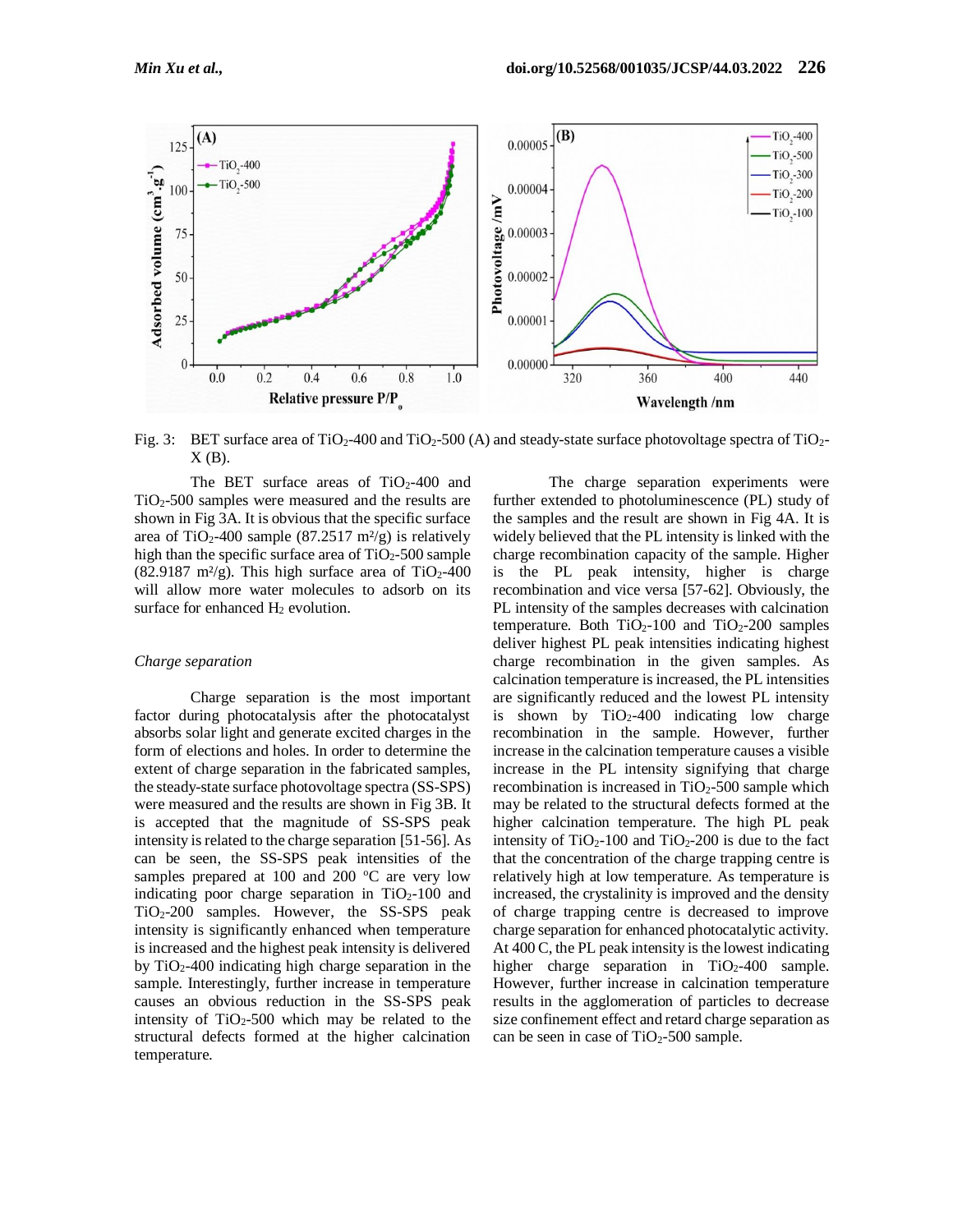

Fig. 4: Photoluminescence spectra (A) fluorescent spectra related to the amount of produced hydroxyl radicals (B) and I-t curves  $(C)$  of TiO<sub>2</sub>-X.



Fig. 5: Photocatalytic activities for H<sub>2</sub> evolution under UV-Visible light (A) and stability test of TiO<sub>2</sub>-400 (B).

In order to explain the charge separation in detail, we conducted coumarin based experiments. It is accepted that the hydroxyl radicals produced during photocatalysis react with coumarin to form a luminescent 7-hydroxycoumarin compound, therefore the peak intensity of luminescent 7-hydroxycoumarin gives a clue about the amount of •OH radicals and hence charge separation [63-66]. It is obvious from Fig. 4B that the amount of  $\cdot$ OH radicals produced by TiO<sub>2</sub>-100 and  $TiO<sub>2</sub>$ -200 is relatively low indicating poor charge separation in the respective compounds. However, the amount of •OH radicals is greatly increased in case of  $TiO<sub>2</sub>$ -300 and  $TiO<sub>2</sub>$ -400 samples as expected. Further, the amount of •OH radicals generated by  $TiO<sub>2</sub>$ -500 sample is slightly low than TiO2-400 sample which may be related to the poor charge separation as recombination centres are greatly decreased at high temperature.

The charge separation properties were further checked by measuring the electrochemical I-t curves as shown in Fig 4C. Obviously, all the samples show excellent current responses when light is switched on

and the current become zero when light is switched off. Interestingly, the sample calcined at  $400^{\circ}$ C shows the highest current response indicating that the photogenerated charges are significantly separated for improved photocatalytic activities.

#### *Photocatalytic water splitting*

The photocatalytic activities of the samples were checked by measuring the amount of  $H_2$  gas produced during the photocatalysis of water splitting under UV light irradiation. About 0.1 g sample was vigorously dispersed in a solution containing 80 ml deionized water and 20 ml methanol as hole scavenger in dark for an hour to adsorb water molecules on the surface of the photocatalyst. After that, the suspension was irradiated with a 300 W Xe lamp under UV solar light and the amount of  $H_2$  produced is given in Fig. 5A. It is clear that all samples show detectable  $H_2$ generation under the stipulated conditions. The photocatalytic activities of  $TiO<sub>2</sub>-100$  and  $TiO<sub>2</sub>-200$  are obviously low due to their poor crystalinity and charge separation capacities. However, the generation of  $H_2$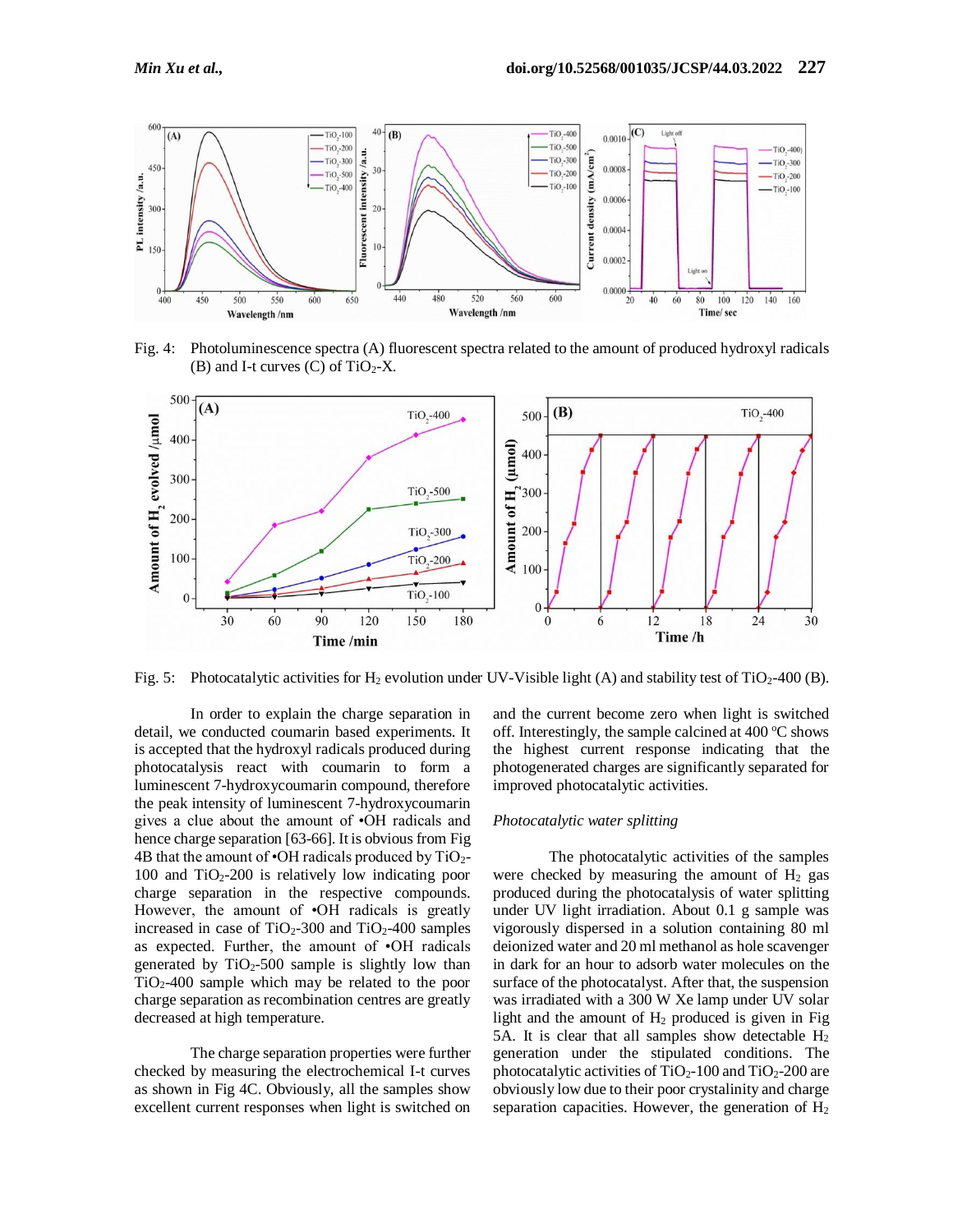gas is significantly increased as calcination temperature is increased. The highest amount of 451.6 umol  $H_2$  gas is delivered by TiO<sub>2</sub>-400 in 3 h. These photocatalytic activities are consistent with the charge separation experiments. Also the specific surface area of TiO<sub>2</sub>-400 is relatively high than TiO<sub>2</sub>-500, therefore,  $TiO<sub>2</sub> - 400$  delivers relatively high photocatalytic activity than  $TiO<sub>2</sub>$ -500 sample.

We also conducted stability test of  $TiO<sub>2</sub>$ -400 sample and the results are given in Fig 5B. It is clear that there is no detectable decrease in the H<sup>2</sup> production capability of the sample even after 5 runs in 15 h. This shows that the sample fabricated at 400 C is suitable for  $H_2$  generation for a long time [67-69].

# **Conclusion**

The hydrothermal fabrication of monoclinic  $TiO<sub>2</sub>(B)$  nanosheets from  $TiCl<sub>3</sub>$  under different annealing temperature (100, 200, 300, 400 and 500  $^{\circ}$ C) was conducted to optimize the calcination temperature for the preparation of efficient photocatalyst for water splitting under solar light irradiation. The fabricated photocatalyst TiO2-400 delivered optimum H<sup>2</sup> evolution from water which is attributed to the extended charge separation. The characteristic anisotropic nature of  $TiO<sub>2</sub>(B)$  plays very crucial role in charge separation as confirmed from the steadystate surface photovoltage spectra, photoluminescence spectra and produced hydroxyl radical amount. It has been concluded that optimum annealing temperature introduces charge trapping centres which help in the separation of excite charges. However, high temperature results in particles aggregation and retards the photocatalytic efficiency.

# **References**

- 1. R. Taj, E. Pervaiz, A. Hussain, Synthesis and catalytic activity of IM-5 zeolite as naphtha cracking catalyst for light olefins: A review, *J. Chem. Soc. Pak*. **42**, 305 (2020).
- 2. F. Subhan, S. Aslam, Z. Yan, M. Yaseen, A. Zada, M. Ikram, Fabrication of highly dispersed Pt NPs in nanoconfined spaces of as-made KIT-6 for nitrophenol and MB catalytic reduction in water, *Sep. Purif. Technol*. **265**, 118532 (2021).
- 3. R. Nazir, M. Khan, R. U. Rehman, S. Shujah, M. Khan, M. Ullah, A. Zada, N. Mahmood, I. Ahmad, Adsorption of selected azo dyes from an aqueous solution by activated carbon derived from Monotheca buxifolia waste seeds, *Soil Water Res*. **15**, 166 (2020).
- 4. A. Zada, P. Muhammad, W. Ahmad, Z. Hussain, S. Ali, M. Khan, Q. Khan, M. Maqbool, Surface plasmonic-assisted photocatalysis and optoelectronic devices with noble metal nanocrystals: design, synthesis, and applications, *Adv. Funct. Mater*. **30**, 1906744 (2020).
- 5. F. Ahmadzadeh, B. Karami, M. Farahi and J. Etemad, A novel magnetic nanocatalyst  $Fe<sub>3</sub>O<sub>4</sub>@TiO<sub>2</sub>-H<sub>5</sub>IO<sub>6</sub>$  for the green synthesis of 4substituted-1,5-benzodiazepine derivatives, *J. Chem. Soc. Pak*. **43**, 456 (2021).
- 6. Z. Hussain, A. Zada, K. Hussain, M. Y. Naz, N. M. A. Salam, K. A. Ibrahim, Preparation of activated porous glass adsorbent through thermochemical reforming of ampoules and eggshells for remediation of direct blue dye pollution, *Asia-Pacific J. Chem. Eng*. **16**, e2610 (2021).
- 7. A. Zada*,* Y. Qu, S. Ali, N. Sun, H. Lu, R. Yan, X. Zhang, L. Jing, Improved visible-light activities for degrading pollutants on  $TiO_2/g-C_3N_4$ nanocomposites by decorating SPR Au nanoparticles and 2,4-dichlorophenol decomposition path, *J. Hazard. Mater*. **342**, 715 (2018).
- 8. K. Qi, S. Liu, A. Zada, Graphitic carbon nitride, a polymer photocatalyst, *J. Taiwan Inst. Chem. Eng*. **109** 111 (2020).
- 9. M. Ullah, R. Nazir, M. Khan, W. Khan, M. Shah, S. G. Afridi, A. Zada, The effective removal of heavy metals from water by activated carbon adsorbents of Albizia lebbeck and Melia azedarach seed shells, *Soil Water Res.* **15** 30-37 (2020).
- 10. S. S. Madani, A. H. Yangjeh, S. A. Khaneghah, H. Chand, V. Krishnan, A. Zada, Integration of Bi<sub>4</sub>O<sub>5</sub>I<sub>2</sub> nanoparticles with ZnO: Impressive visible-lightinduced systems for elimination of aqueous contaminants, *J. Taiwan Inst. Chem. Eng*. **119**, 177 (2021).
- 11. M. M. Baig, E. Pervaiz, Muhammad J. Afzal, Catalytic activity and kinetic studies of core@shell nanostructure  $NiFe<sub>2</sub>O<sub>4</sub>@TiO<sub>2</sub>$  for photocatalytic degradation of methyl orange dye, *J. Chem. Soc. Pak*. **42**, 531 (2020).
- 12. M. He, J. Zhang, F. Chen, K. Shu, Y. Tang, One-pot fabrication of K-doped g- $C_3N_4/SiO_2$  composite with enhanced photocatalytic activity for degradation of tetracycline, *J. Chem. Soc. Pak*. **43**, 124 (2021).
- 13. Z. Zafar, S. Yi, J. Li, C. Li, Y. Zhu, A. Zada, W. Yao, Z. Liu, X. Yue, Recent development in defects engineered photocatalysts: an overview of the experimental and theoretical strategies, *Energy Environ. Mater*. **5** 68-114 (2021).
- 14. G. Wang, X. Zhao and S. Han, Effect of MgO addition on the properties of Ni/Al2O3 and its catalytic activity in hydrogenation of  $N-(2,3)$ dimethoxy benzyl)-3,4-dioxy-methylene-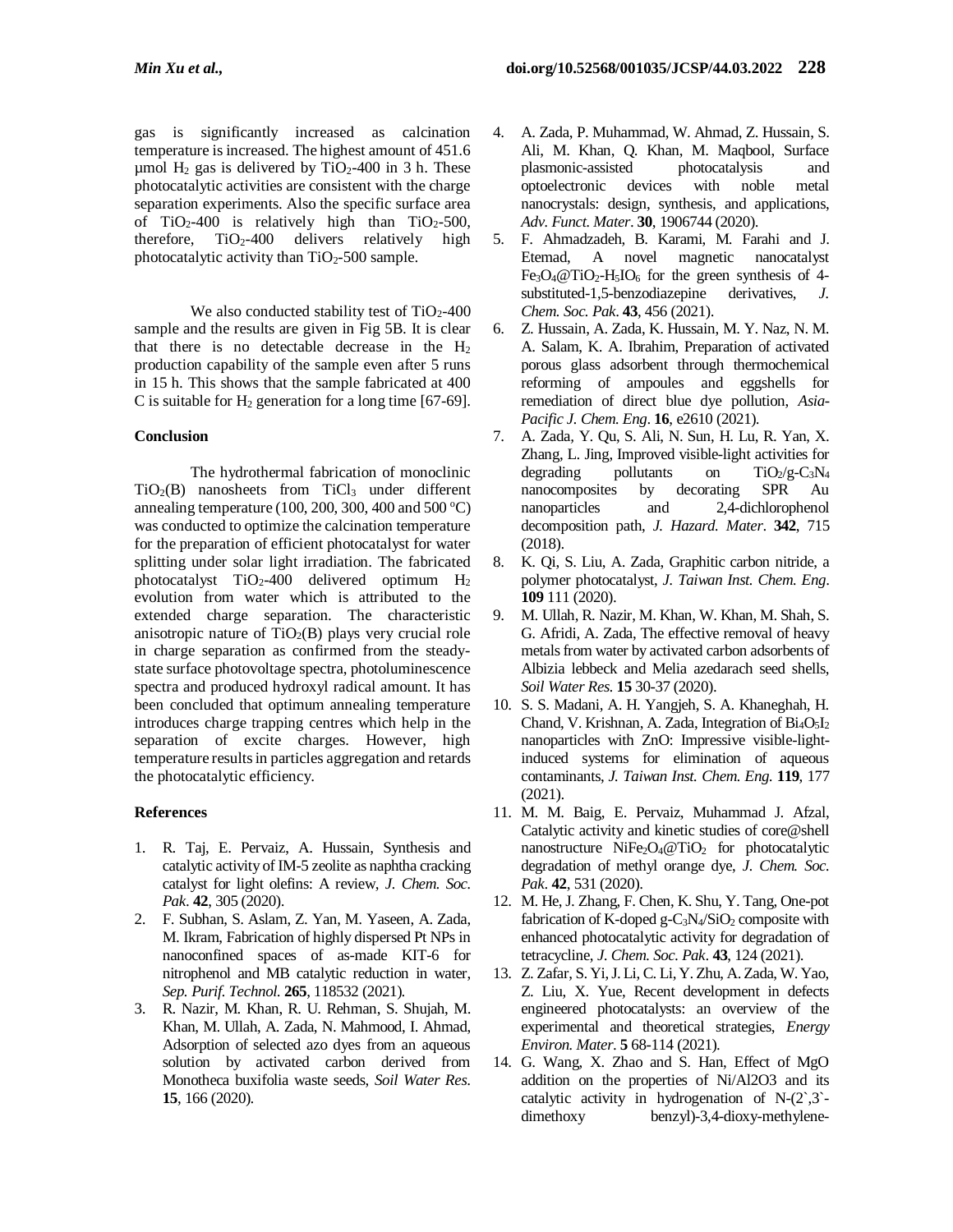phenylethylamine, *J. Chem. Soc. Pak*. **41**, 796 (2019).

- 15. N. Ali, Awais, T. Kamal, Mazhar Ul-Islam, A. Khan, S. J. Shah, A. Zada, Chitosan-coated cotton cloth supported copper nanoparticles for toxic dye reduction, *Int. J. Biol. Macromol*. **111**, 832 (2018).
- 16. T. Ilyas, F. Raziq, N. Ilyas, L. Yang, S. Alia, A. Zada, S. H. Bakhtiar, Y. Wang, H. Shen, L. Qiao, FeNi@CNS nanocomposite as an efficient electrochemical catalyst for  $N_2$ -to-NH<sub>3</sub> conversion under ambient conditions, *J. Mater. Sci. Technol.* **103**, 59 (2022).
- 17. T. Ilyas, F. Raziq, S. Ali, A. Zada, N. Ilyas, R. Shah, Y. Wang, L. Qiao, Facile synthesis of  $MoS<sub>2</sub>/Cu$  as trifunctional catalyst for electrochemical overall water splitting and photocatalytic  $CO<sub>2</sub>$  conversion, *Mater. Des*. **204,** 109674 (2021).
- 18. M. Khan, A. Hayat, S. K. B. Mane, T. Li, N. Shaishta, D. Alei, T. K. Zhao, A. Ullah, A. Zada, A. U. Rehman, W. U. Khan, Functionalized nano diamond composites for photocatalytic hydrogen evolution and effective pollutant degradation, *Int. J. Hydrogen Energy*, **45,** 29070 (2020).
- 19. K. Qi, X. Xing, A. Zada, M. Li, Q. Wang, S. Liu, H. Lin, G. Wang, Transition metal doped ZnO nanoparticles with enhanced photocatalytic and antibacterial performances: Experimental and DFT studies, *Ceram. Int.* **46**, 1494 (2020).
- 20. J. Wang, C. Qin, H. Wang, M. Chu, A. Zada, X. Zhang, J. Li, F. Raziq, Y. Qu, L. Jing, Exceptional photocatalytic activities for  $CO<sub>2</sub>$  conversion on Al-O bridged g-C<sub>3</sub>N<sub>4</sub>/α-Fe<sub>2</sub>O<sub>3</sub> Z-scheme nanocomposites and mechanism insight with isotopes, *Appl. Catal. B: Environ*. **221**, 459 (2018).
- 21. Me. Tezcan, H. Cicek, M. Cicek and S. Nadeem, Tuning photocatalytic activity and decomposition properties of poly(polyethylene glycol diacrylateco-hydroxyethyl methacrylate)/TiO<sub>2</sub> composite hydrogel, *J. Chem. Soc. Pak*. **41**, 598 (2019).
- 22. A. Zada*,* Muhammad Humayun, F. Raziq, X. Zhang, Y. Qu, L. Bai, C. Qin, L. Jing, H. Fu, Exceptional visible-light-driven cocatalyst-free photocatalytic activity of g-C3N<sup>4</sup> by well-designed nanocomposites with plasmonic Au and SnO<sub>2</sub>, *Adv*. *Energy Mater*. **6,** 1601190 (2016).
- 23. S. Ali, M. Rahim, P. Fazil, M. S. Ahmad, A. Ullah, M. R. Shah, G. Rukh, M. Ateeq, R. Khattak, M. S. Khan, Synthesis and photonics applications of afzelechin conjugated silver nanoparticles, *Coatings.* **11**, 1295 (2021).
- 24. A. Zada, M. Khan, M. A. Khan, Q. Khan, A. H. Yangjeh, A. Dang, M. Maqbool, Review on the hazardous applications and photodegradation mechanisms of chlorophenols over different photocatalysts, *Environ. Res*. **195**, 110742 (2021).
- 25. A. Zada, M. Khan, Z. Hussain, Muhammad I. A. Shah, M. Ateeq, M. Ullah, N. Ali, S. Shaheen, H. Yasmeen, S. N. A. Shah, A. Dang, Extended visible light driven photocatalytic hydrogen generation by electron induction from g-C3N<sup>4</sup> nanosheets to ZnO through the proper heterojunction, Z. *Phys. Chem.* <https://doi.org/10.1515/zpch-2020-1778> (2021).
- 26. A. Ullah, P. Fazil, G. Rukh, M. T. Muhammad, M. Rahim, M. Ateeq, R. Khattak, M. S. Khan, O. A. Abu Ali, D. I. Saleh, A novel colorimetric chemosensor based on ferene-s-conjugated silver nanoparticles for selective recognition of Fe2+, *Coatings.* **11**, 1293 (2021).
- 27. K. Saeed, I. Khan, M. Ahad, T. Shah, M. Sadiq, A. Zada, N. Zada, Preparation of ZnO/Nylon 6/6 nanocomposites, their characterization and application in dye decolorization, *Appl. Water Sci.* **11**, 105 (2021).
- 28. C. Liu, F. Raziq, Z. Li, Y. Qu, A. Zada, L. Jing, Synthesis of  $Ti_{02}/g_{\text{C3N4}}$  nanocomposites with phosphate-oxygen functional bridges for improved photocatalytic activity, *Chin. J. Catal*. **38**, 1072 (2017).
- 29. S. Ali, Z. Li, S. Chen, A. Zada, I. Khan, I. Khan, W. Ali, S. Shaheen, Y. Qu, L. Jing, Synthesis of activated carbon-supported TiO2-based nanophotocatalysts with well recycling for efficiently degrading high-concentration pollutants, *Catal. Today*, **335**, 557 (2019).
- 30. Marchand, R., L. Brohan, and M. Tournoux, TiO2 (B) a new form of titanium dioxide and the potassium octatitanate K2Ti8O17. *Materials Research Bulletin*, **15,** 1129 (1980).
- 31. X. Luo, Y. Su, Y. Wang, K. P. Homewood, X. Chen, R. Li and Y. Gao, Remarkably enhanced photocatalytic H2 evolution via construction of Ti0. 5Ru0. 5O2/TiO2 (B)/TiO2 (A) three-phasejunctions. *Applied Surface Science*, **567**, 150837 (2021).
- 32. Luo, X., et al., Tandem CdS/TiO2 (B) nanosheet photocatalysts for enhanced H2 evolution. *Applied Surface Science*,. **515,** 145970 (2020).
- 33. Luo, X., et al., Hybrid 0D/2D Ni2P quantum dot loaded TiO2 (B) nanosheet photothermal catalysts for enhanced hydrogen evolution. *Applied Surface Science*,. **505,** 144099 (2020).
- 34. T. N. Pham, V. K. Hoang Bui, Y. Lee, Recent advances in hierarchical anode designs of  $TiO<sub>2</sub>-B$ nanostructures for lithium-ion batteries, *Int. J. Energy Res.* **45** 17532-17562 (2021).
- 35. Y. Zhao, A. Zada, Y. Yang, J. Pan, Y. Wang, Z. Yan, Z. Xu, K. Qi, Photocatalytic removal of antibiotics on g-C3N4 using amorphous CuO as cocatalysts, *Front. Chem.* **9**, 797738 (2021).
- 36. S. Ahmed, T. Arshad, A. Zada, A. Afzal, M. Khan, A. Hussain, M. Hassan, M. Ali, S. Xu,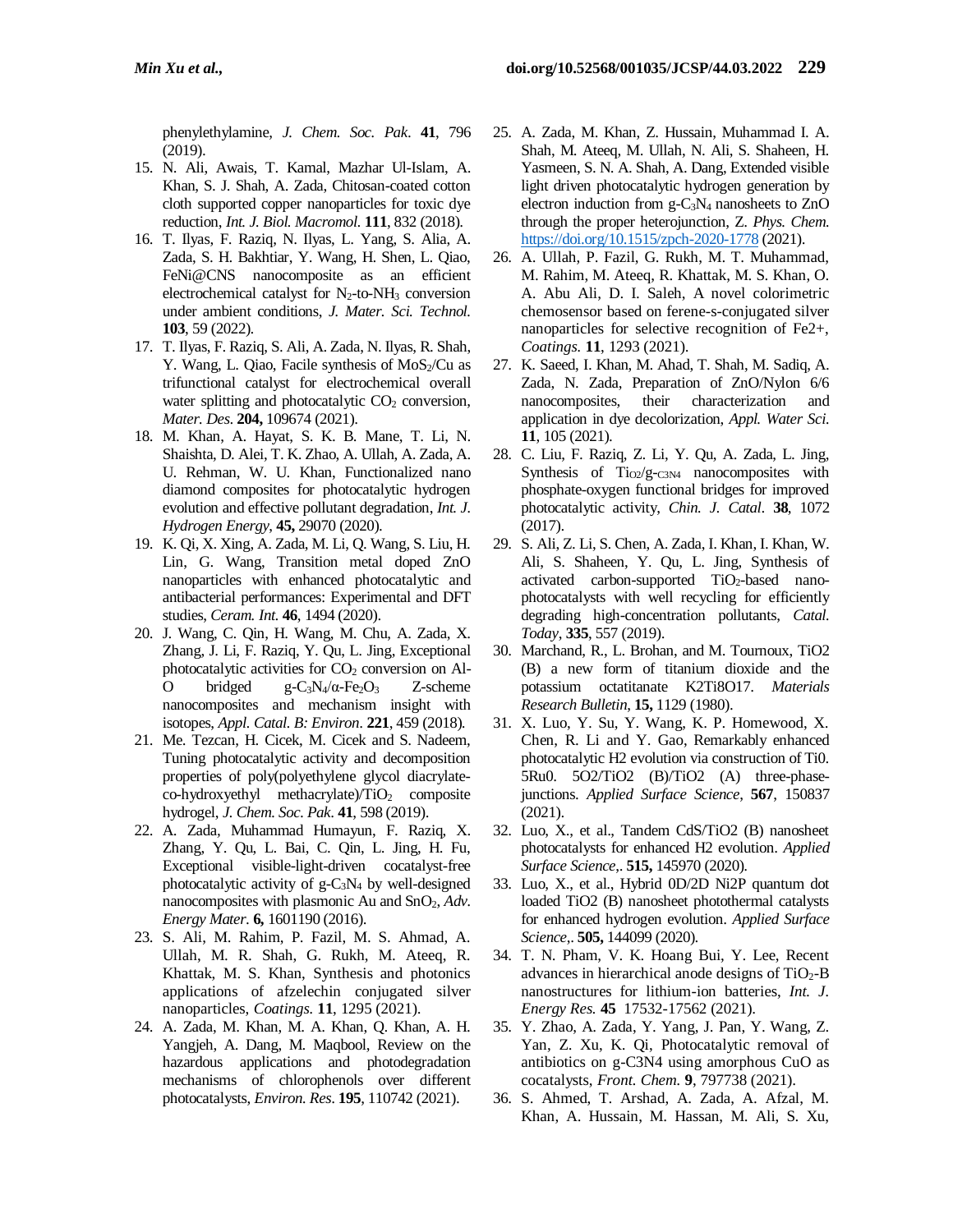Preparation and characterization of a novel sulfonated titanium oxide incorporated chitosan nanocomposite membranes for fuel cell application, *Membranes.* **11**, 450 (2021).

- 37. X. Wang, H. Wang, Microwave-synthesized TiO<sup>2</sup> nanotube as a durable Li<sup>+</sup>-storage electrode material, **5** 9022 (2020).
- 38. A. Hayat, M. Sohail, M. S. Hamdy, M. A. Amin, S. Alharthi, T. Taha, M. M. Rahman, A. Palamanit, J. Khan, S. K. B. Mane, Biomass lignin integrated polymeric carbon nitride for boosted photocatalytic hydrogen and oxygen evolution reactions, *Mol. Catal.* **518**, 112064 (2022).
- 39. S. Sabbagh, Mohammad A. Behnajady, Synthesis of  $TiO<sub>2</sub>$  (B) and high-temperature stable anatase  $TiO<sub>2</sub>$ nanowires by hydrothermal method and investigation of photocatalytic activity, *Photochem. Photobiol*. **95** 733 (2019).
- 40. M. Khan, L. Tiehu, S. B. A. Zaidi, E. Javed, A. Hussain, A. Hayat, A. Zada, D. Alei, A. Ullah, Synergistic effect of nanodiamond and titanium oxide nanoparticles on the mechanical, thermal and electrical properties of pitch‐derived carbon foam composites, *Polym. Int.* **70**, 1733 (2021).
- 41. A. Zada, M. Khan, Z. Hussain, M. I. A. Shah, M. Ateeq, M. Ullah, N. Ali, S. Shaheen, H. Yasmeen, S. N. A. Shah, Extended visible light driven photocatalytic hydrogen generation by electron induction from g-C3N4 nanosheets to ZnO through the proper heterojunction, *Z. Phys. Chem.* **236**, 53 (2022).`
- 42. Z. Hussain, G. Rukh, A. Zada, M. Naz, K. Khan, S. Shukrullah, S. Sulaiman, Construction of rechargeable bio-battery cells from electroactive antioxidants extracted from wasted vegetables, *Cleaner Eng. Technol.* **5**, 100342 (2021).
- 43. Md. K. Hossain, A. R. Koirala, U. S. Akhtar, M. K. Song, K. B. Yoon, First synthesis of highly crystalline hexagonally ordered uniformly mesoporous  $TiO<sub>2</sub>-B$  and its optical and photocatalytic properties, *Chem. Mater*. **27**, 6550 (2015).
- 44. F. Raziq, A. Aligayev, H. Shen, S. Ali, R. Shah, S. Ali, S. H. Bakhtiar, A. Ali, N. Zarshad, A. Zada, X. Xia, X. Zu, M. Khan, X. Wu, Q. Kong, C. Liu, L. Qiao, Exceptional photocatalytic activities of rGO modified  $(B, N)$  co-doped  $WO<sub>3</sub>$ , coupled with CdSe QDs for one photon Z-scheme system: A joint experimental and DFT study, *Adv. Sci*. **9** 2102530 (2021).
- 45. L. Wu, X. Yang, J. Li, Y. Huang, X. Li, Fabrication of titanium dioxide nanotubes with good morphology at high calcination temperature and their photocatalytic activity, *Mater. Chem. Phys.* **202** 136-142 (2017).
- 46. K. Qi, A. Zada, Y. Yang, Q. Chen, A. Khataee, Design of 2D-2D  $NiO/g$ - $_{C3N4}$  heterojunction photocatalysts for degradation of an emerging pollutant, *Res. Chem. Intermed*. **46**, 5281 (2020).
- 47. W. Ali, H. Ullah, A. Zada, M. K. Alamgir, W. Muhammad, M. J. Ahmad, A. Nadhman, Effect of calcination temperature on the photoactivities of ZnO/SnO<sup>2</sup> nanocomposites for the degradation of methyl orange, *Mater. Chem. Phys*. **213**, 259 (2018).
- 48. Z. Zhang, A. Zada, N. Cui, Naiwen Liu, M. Liu, Y. Yang, D. Jiang, J. Jiang, S. Liu, Synthesis of Ag loaded ZnO/BiOCl with high photocatalytic performance for the removal of antibiotic pollutants, *Crystals* **11**, 981 (2021).
- 49. J. Bian, Y. Qu, R. Fazal, X. Li, N. Sun, L. Jing, Accepting excited high-energy-level electrons and catalyzing H2 evolution of dual-functional Ag-TiO2 modifier for promoting visible-light photocatalytic activities of nanosized oxides, *J. Phys. Chem. C* **120**, 11831-11836 (2016) .
- 50. H. Zhang, S. Sun, H. Ding, T. Deng, J. Wang, Effect of calcination temperature on the structure and properties of SiO2 microspheres/nano-TiO2 composites, *Mater. Sci. Semicond. Process.* **115** 105099 (2020).
- 51. X. Chu, Y. Qu, A. Zada, L. Bai, Z. Li, F. Yang, L. Zhao, G. Zhang, X. Sun, Z. Yang, L. Jing, Ultrathin phosphate-modulated Co phthalocyanine/g-C<sub>3</sub>N<sub>4</sub> heterojunction photocatalysts with single Co-N<sup>4</sup> sites for efficient O<sup>2</sup> activation, *Adv. Sci*. **7**, 2001543 (2020).
- 52. W. Ali, H. Ullah, A. Zada, W. Muhammad, S. Ali, S. Shaheen, M. K. Alamgir, M. Z. Ansar, Z. Ullah Khan, H. Bilal, P. S. Yap, Synthesis of TiO<sup>2</sup> modified self-assembled honeycomb ZnO/SnO<sup>2</sup> nanocomposites for exceptional photocatalytic degradation of 2,4-dichlorophenol and bisphenol A, *Sci. Total Environ*. **746**, 141291 (2020).
- 53. B. Xu, A. Zada, G. Wang, Y. Qu, Boosting the visible-light photoactivities of BiVO<sup>4</sup> nanoplates by doping Eu and coupling  $CeO_x$  nanoparticles for  $CO_2$ reduction and organic oxidation, *Sust. Energy Fuels*, **3**, 3363 (2019).
- 54. A. Zada, M. Khan, M. N. Qureshi, S. Liu, R. Wang, Accelerating photocatalytic hydrogen production and pollutant degradation by functionalizing  $g - C_3N_4$ with SnO2, *Front. Chem*. **7**, 941 (2020).
- 55. S. J. Shah, A. Khan, N. Naz, A. Ismail, Muhammad Zahid, Muhammad S. Khan, Awais, Muhammad Ismail, S. H. Bakhtiar, I. Khan, B. Ahmad, N. Ali, A. Zada, S. Ali, Synthesis of CoCrFeO4-chitosan beads sun-light-driven photocatalyst with well